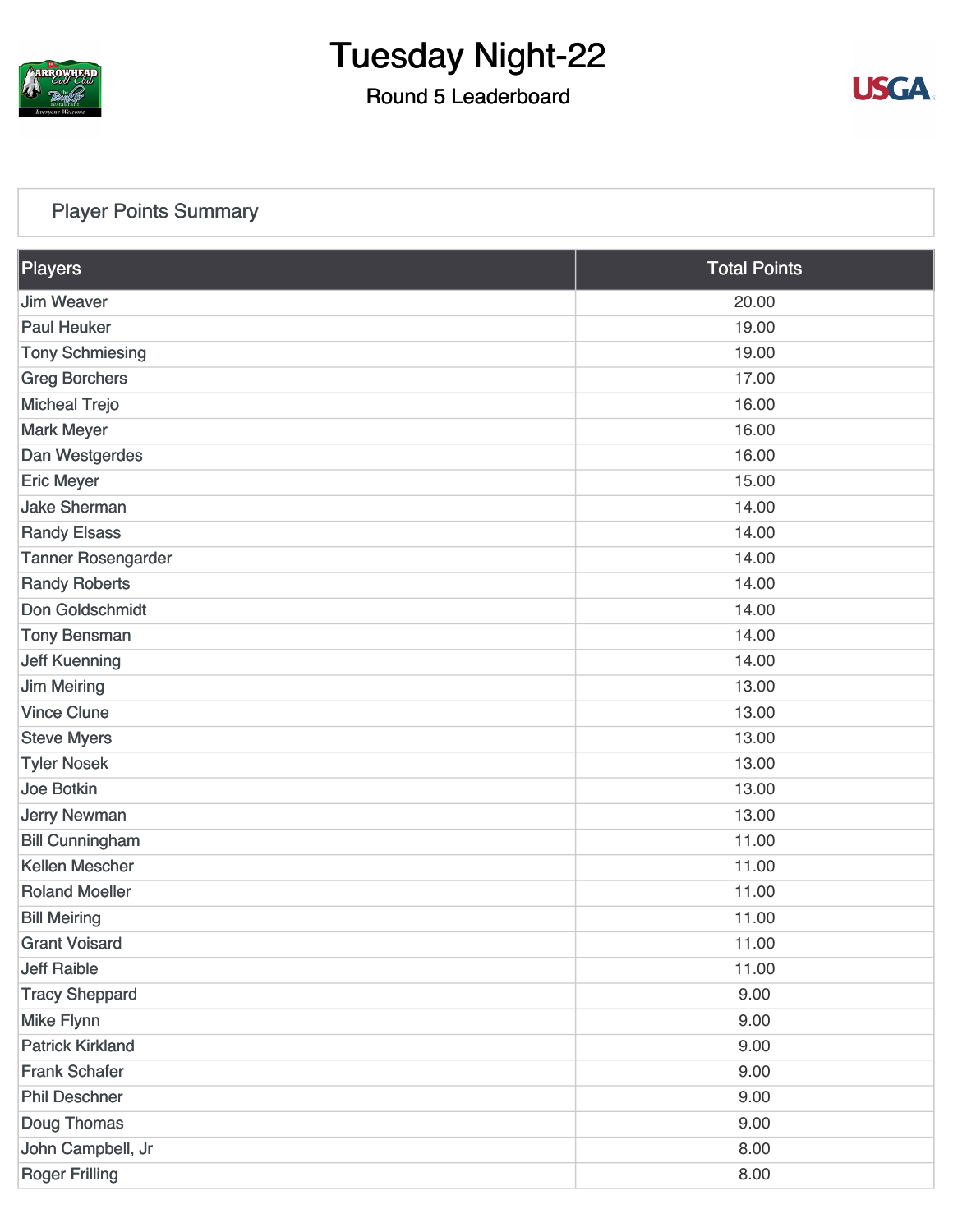

### Round 5 Leaderboard



| <b>Garry Brandewie</b> | 8.00   |
|------------------------|--------|
| <b>Keith Meyer</b>     | 8.00   |
| Don Bornhorst          | 8.00   |
| <b>Jack Stueve</b>     | 8.00   |
| <b>Alex Frideger</b>   | 8.00   |
| <b>Frank Kamin</b>     | 7.00   |
| <b>Gene Voisard</b>    | 6.00   |
| <b>Andrew Bailey</b>   | 6.00   |
| Jim Sheppard           | 6.00   |
| <b>Mark Swob</b>       | 5.00   |
| Jim Meyer              | 3.00   |
| <b>Jeff Ahrns</b>      | 3.00   |
| <b>Craig Topp</b>      | 2.00   |
| <b>Total Points</b>    | 528.00 |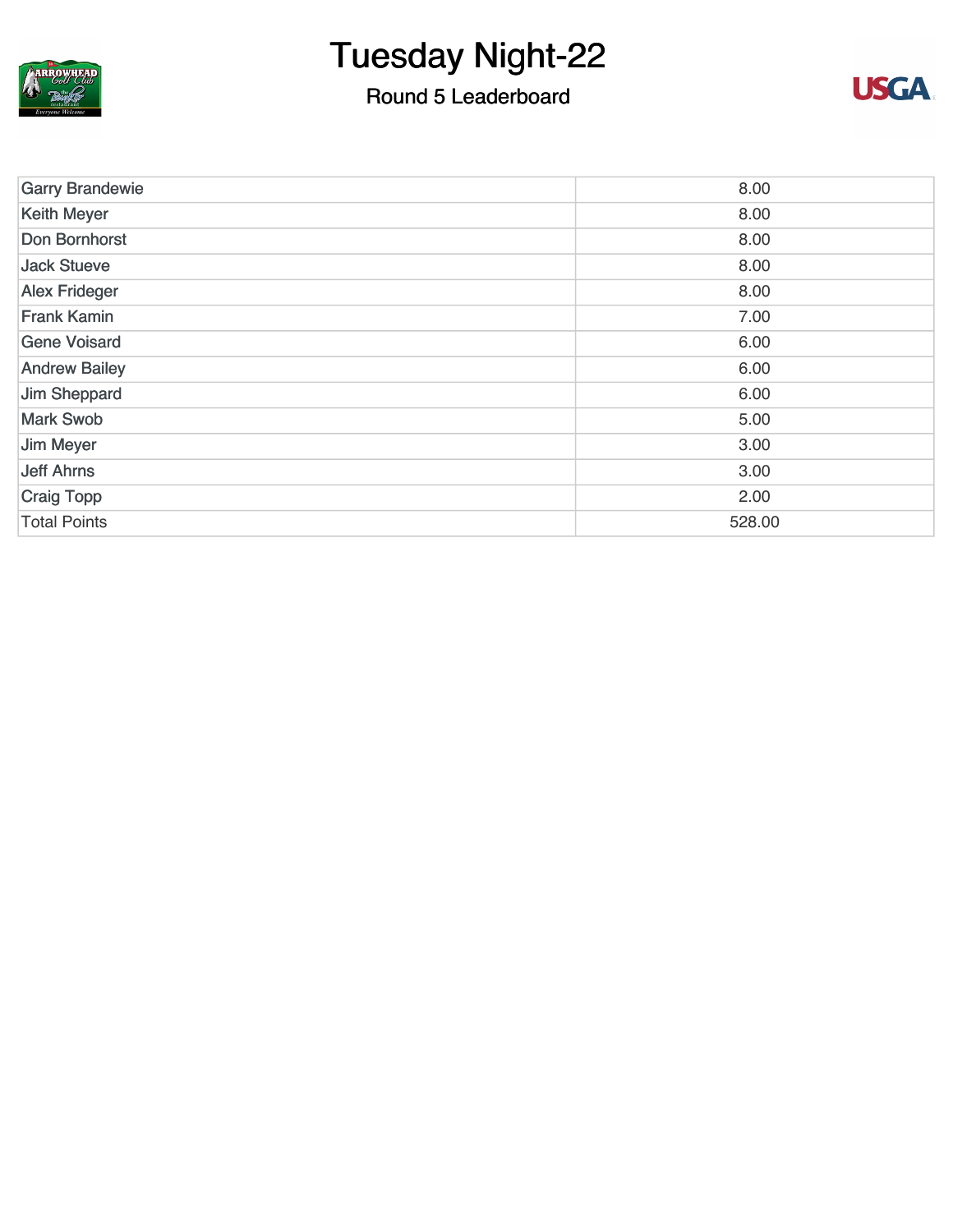

### Round 5 Leaderboard



#### [Team Points Summary](https://static.golfgenius.com/v2tournaments/team_points?league_id=8105993687684621485&round_id=8105995538547090657)

| <b>Teams</b>                | <b>Total Points</b> |
|-----------------------------|---------------------|
| <b>Globus Printing</b>      | 59.00               |
| Keith T-T                   | 56.00               |
| <b>Dorsten Construction</b> | 51.00               |
| <b>Edward Jones</b>         | 49.00               |
| <b>Karls Place</b>          | 46.00               |
| <b>MAP Transportation</b>   | 46.00               |
| <b>Garmann Miller</b>       | 42.00               |
| <b>Willy's Tavern</b>       | 42.00               |
| <b>Lincoln Electric</b>     | 39.00               |
| <b>Master Maintenance</b>   | 37.00               |
| <b>Brucken Pub</b>          | 32.00               |
| <b>Primary Eyecare</b>      | 29.00               |
| <b>Total Points</b>         | 528.00              |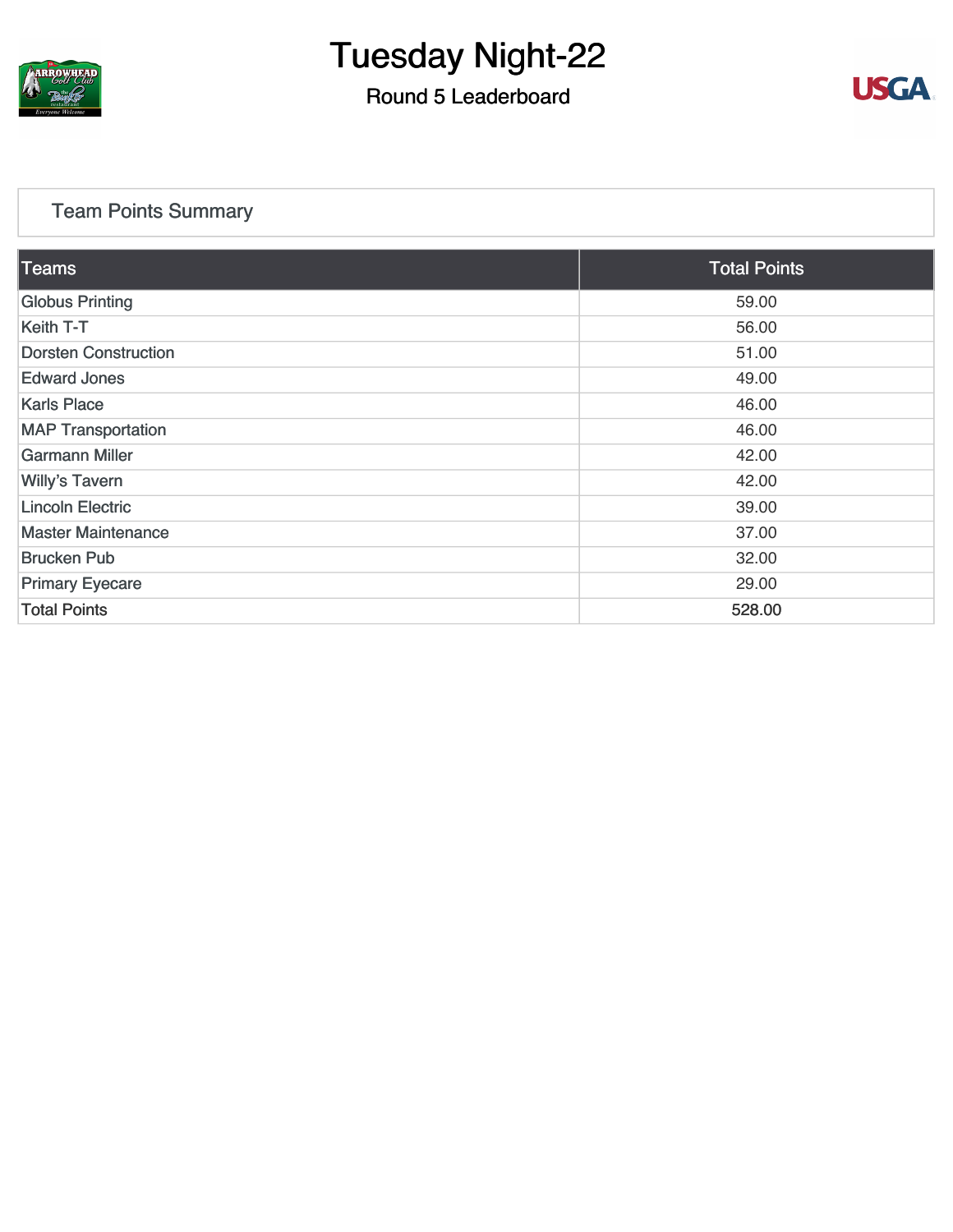

### Round 5 Leaderboard



#### [Individual Total Points](https://static.golfgenius.com/v2tournaments/8105996000759391409?called_from=&round_index=5)

| Pos.            | Player                    | <b>R1</b> | <b>R2</b> | R <sub>3</sub> | <b>Points</b> |
|-----------------|---------------------------|-----------|-----------|----------------|---------------|
| 1               | <b>Paul Heuker</b>        | 15.00     | 13.00     | 19.00          | 47.00         |
| $\overline{2}$  | <b>Jake Sherman</b>       | 16.00     | 16.00     | 14.00          | 46.00         |
| 3               | <b>Eric Meyer</b>         | 14.00     | 16.00     | 15.00          | 45.00         |
| $\overline{4}$  | <b>Tracy Sheppard</b>     | 17.00     | 18.00     | 9.00           | 44.00         |
| T <sub>5</sub>  | <b>Bill Meiring</b>       | 19.00     | 13.00     | 11.00          | 43.00         |
| T <sub>5</sub>  | <b>Garry Brandewie</b>    | 16.00     | 19.00     | 8.00           | 43.00         |
| T7              | <b>Tanner Rosengarder</b> | 15.00     | 11.00     | 14.00          | 40.00         |
| T7              | <b>Jeff Kuenning</b>      | 17.00     | 9.00      | 14.00          | 40.00         |
| T <sub>9</sub>  | <b>Phil Deschner</b>      | 15.00     | 15.00     | 9.00           | 39.00         |
| T <sub>9</sub>  | <b>Randy Elsass</b>       | 8.00      | 17.00     | 14.00          | 39.00         |
| 11              | <b>Tony Bensman</b>       | 5.00      | 19.00     | 14.00          | 38.00         |
| T <sub>12</sub> | <b>Joe Botkin</b>         | 17.00     | 7.00      | 13.00          | 37.00         |
| T <sub>12</sub> | <b>Roger Frilling</b>     | 14.00     | 15.00     | 8.00           | 37.00         |
| T <sub>14</sub> | <b>Tyler Nosek</b>        | 5.00      | 18.00     | 13.00          | 36.00         |
| T <sub>14</sub> | <b>Jerry Newman</b>       | 8.00      | 15.00     | 13.00          | 36.00         |
| T <sub>14</sub> | Dan Westgerdes            | 11.00     | 9.00      | 16.00          | 36.00         |
| 17              | <b>Mark Meyer</b>         | 19.00     | 0.00      | 16.00          | 35.00         |
| 18              | Don Goldschmidt           | 16.00     | 4.00      | 14.00          | 34.00         |
| T <sub>19</sub> | <b>Vince Clune</b>        | 14.00     | 6.00      | 13.00          | 33.00         |
| T <sub>19</sub> | <b>Kellen Mescher</b>     | 15.00     | 7.00      | 11.00          | 33.00         |
| T <sub>19</sub> | <b>Steve Myers</b>        | 14.00     | 6.00      | 13.00          | 33.00         |
| T <sub>19</sub> | <b>Roland Moeller</b>     | 11.00     | 11.00     | 11.00          | 33.00         |
| T <sub>19</sub> | <b>Chad Flint</b>         | 14.00     | 19.00     | 0.00           | 33.00         |
| 24              | <b>Jim Weaver</b>         | 0.00      | 12.00     | 20.00          | 32.00         |
| T <sub>25</sub> | Don Bornhorst             | 11.00     | 12.00     | 8.00           | 31.00         |
| T <sub>25</sub> | <b>Tony Schmiesing</b>    | 8.00      | 4.00      | 19.00          | 31.00         |
| 27              | <b>Jim Meiring</b>        | 6.00      | 11.00     | 13.00          | 30.00         |
| T <sub>28</sub> | <b>Micheal Trejo</b>      | 7.00      | 5.00      | 16.00          | 28.00         |
| T <sub>28</sub> | <b>Mike Flynn</b>         | 16.00     | 3.00      | 9.00           | 28.00         |
| T <sub>28</sub> | <b>Greg Borchers</b>      | 11.00     | 0.00      | 17.00          | 28.00         |
| 31              | <b>Jeff Raible</b>        | 5.00      | 11.00     | 11.00          | 27.00         |
| 32              | Doug Thomas               | 7.00      | 10.00     | 9.00           | 26.00         |
| 33              | <b>Keith Meyer</b>        | 0.00      | 17.00     | 8.00           | 25.00         |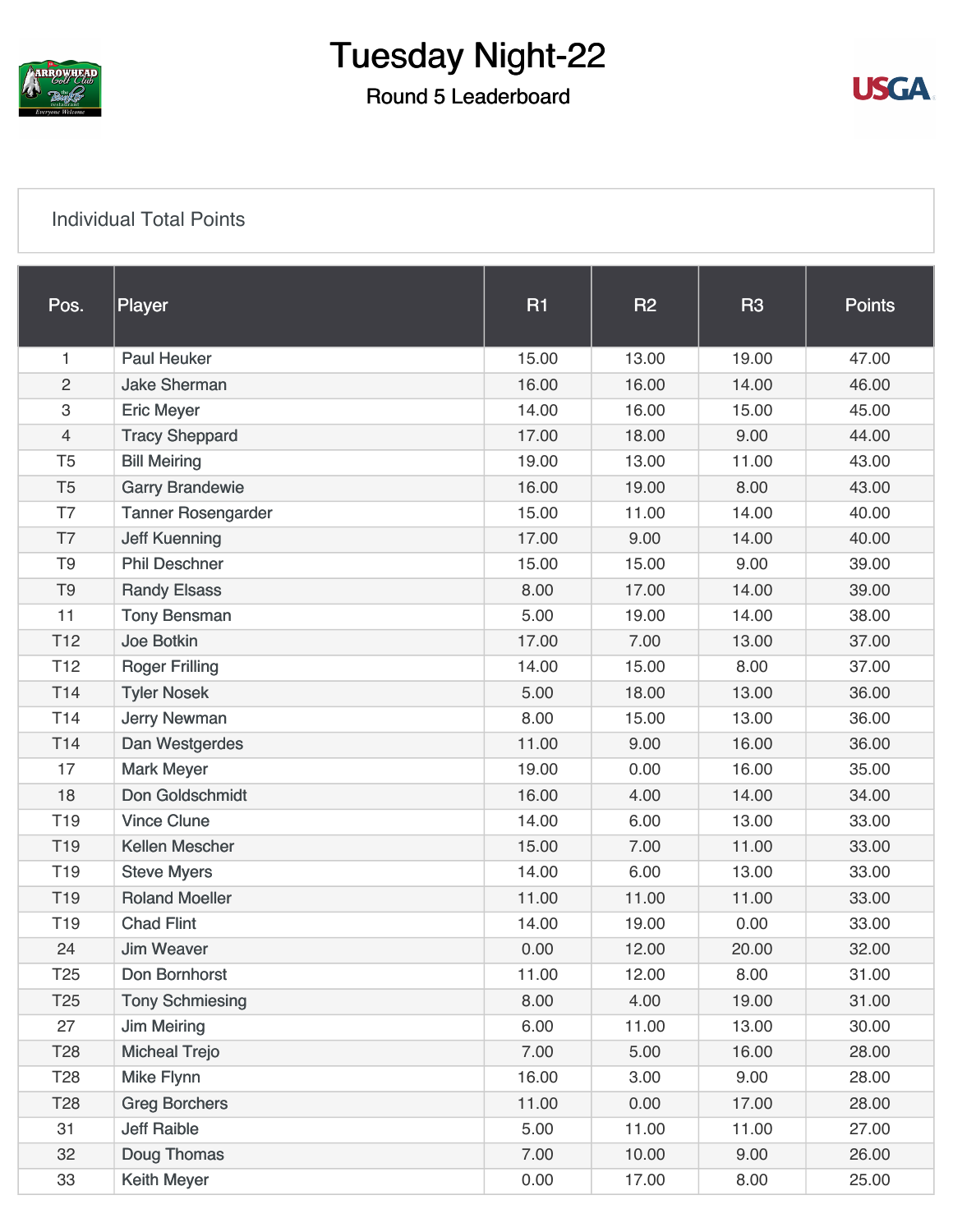

### Round 5 Leaderboard



| T34                                    | <b>Mark Swob</b>        | 6.00  | 13.00 | 5.00  | 24.00 |
|----------------------------------------|-------------------------|-------|-------|-------|-------|
| <b>T34</b>                             | Jim Koppin              | 8.00  | 16.00 | 0.00  | 24.00 |
| <b>T36</b>                             | Joe McGowen             | 6.00  | 16.00 | 0.00  | 22.00 |
| <b>T36</b>                             | <b>Randy Schafer</b>    | 7.00  | 15.00 | 0.00  | 22.00 |
| <b>T38</b>                             | <b>Patrick Kirkland</b> | 6.00  | 6.00  | 9.00  | 21.00 |
| <b>T38</b>                             | <b>Frank Schafer</b>    | 12.00 | 0.00  | 9.00  | 21.00 |
| 40                                     | <b>Frank Kamin</b>      | 8.00  | 5.00  | 7.00  | 20.00 |
| 41                                     | <b>Jack Stueve</b>      | 5.00  | 6.00  | 8.00  | 19.00 |
| T42                                    | <b>Bill Cunningham</b>  | 3.00  | 3.00  | 11.00 | 17.00 |
| T42                                    | <b>Terry Griner</b>     | 17.00 | 0.00  | 0.00  | 17.00 |
| T44                                    | John Campbell, Jr       | 8.00  | 0.00  | 8.00  | 16.00 |
| T44                                    | <b>Roger Voisard</b>    | 7.00  | 9.00  | 0.00  | 16.00 |
| T44                                    | <b>Rick Meyer</b>       | 0.00  | 16.00 | 0.00  | 16.00 |
| T47                                    | <b>Craig Topp</b>       | 7.00  | 6.00  | 2.00  | 15.00 |
| <b>T47</b>                             | <b>Justin Meyer</b>     | 0.00  | 15.00 | 0.00  | 15.00 |
| T47                                    | <b>Alex Hoying</b>      | 15.00 | 0.00  | 0.00  | 15.00 |
| <b>T50</b>                             | <b>Randy Roberts</b>    | 0.00  | 0.00  | 14.00 | 14.00 |
| <b>T50</b>                             | Jerry Bergman           | 14.00 | 0.00  | 0.00  | 14.00 |
| <b>T52</b>                             | Jim Meyer               | 0.00  | 10.00 | 3.00  | 13.00 |
| <b>T52</b>                             | <b>Gene Voisard</b>     | 0.00  | 7.00  | 6.00  | 13.00 |
| 54                                     | <b>Grant Voisard</b>    | 0.00  | 0.00  | 11.00 | 11.00 |
| 55                                     | <b>Mike Griner</b>      | 10.00 | 0.00  | 0.00  | 10.00 |
| 56                                     | <b>Andrew Bailey</b>    | 0.00  | 3.00  | 6.00  | 9.00  |
| 57                                     | <b>Alex Frideger</b>    | 0.00  | 0.00  | 8.00  | 8.00  |
| <b>T58</b>                             | <b>Tim Schmiesing</b>   | 0.00  | 7.00  | 0.00  | 7.00  |
| <b>T58</b>                             | <b>Phil Frilling</b>    | 0.00  | 7.00  | 0.00  | 7.00  |
| 60                                     | <b>Jim Sheppard</b>     | 0.00  | 0.00  | 6.00  | 6.00  |
| <b>T61</b>                             | <b>Jeff Ahrns</b>       | 0.00  | 0.00  | 3.00  | 3.00  |
| <b>T61</b>                             | <b>Chris McHenry</b>    | 3.00  | 0.00  | 0.00  | 3.00  |
| <b>Total Points Allocated: 1584.00</b> |                         |       |       |       |       |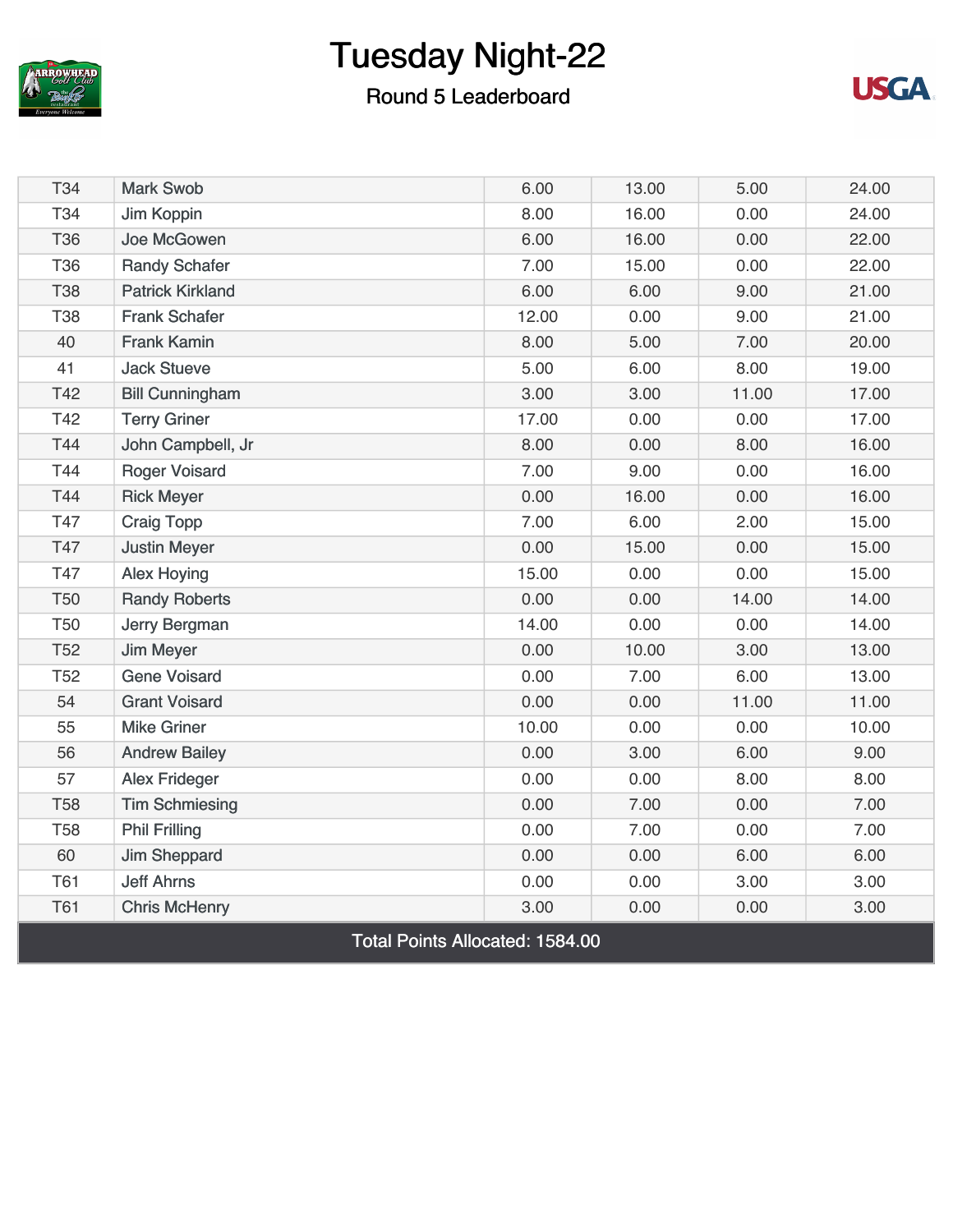

### Round 5 Leaderboard



#### [Individual Total Points \(Tue, May 10\)](https://static.golfgenius.com/v2tournaments/8105996018006369462?called_from=&round_index=5)

| <b>Points</b> | Player                 | <b>Match</b>   | Player                    | <b>Points</b> |
|---------------|------------------------|----------------|---------------------------|---------------|
| 13.00         | Joe Botkin             | <b>Tied</b>    | <b>Phil Deschner</b>      | 9.00          |
| 13.00         | <b>Vince Clune</b>     | <b>Tied</b>    | Doug Thomas               | 9.00          |
| 8.00          | Don Bornhorst          | 2 & 1          | <b>Randy Roberts</b>      | 14.00         |
| 8.00          | <b>Jack Stueve</b>     | 2 & 1          | <b>Tanner Rosengarder</b> | 14.00         |
| 8.00          | Keith Meyer            | 1 up           | <b>Tony Bensman</b>       | 14.00         |
| 17.00         | <b>Greg Borchers</b>   | 4 & 2          | <b>Mark Swob</b>          | 5.00          |
| 16.00         | <b>Mark Meyer</b>      | 2 & 1          | <b>Andrew Bailey</b>      | 6.00          |
| 15.00         | <b>Eric Meyer</b>      | $2 \text{ up}$ | <b>Frank Kamin</b>        | 7.00          |
| 19.00         | <b>Tony Schmiesing</b> | 5 & 3          | <b>Jim Meyer</b>          | 3.00          |
| 19.00         | <b>Paul Heuker</b>     | 4 & 3          | <b>Jeff Ahrns</b>         | 3.00          |
| 13.00         | <b>Jim Meiring</b>     | <b>Tied</b>    | <b>Frank Schafer</b>      | 9.00          |
| 8.00          | <b>Alex Frideger</b>   | 3 & 2          | <b>Jake Sherman</b>       | 14.00         |
| 16.00         | <b>Micheal Trejo</b>   | 2 & 1          | <b>Jim Sheppard</b>       | 6.00          |
| 11.00         | Kellen Mescher         | <b>Tied</b>    | <b>Jeff Raible</b>        | 11.00         |
| 2.00          | <b>Craig Topp</b>      | 5 & 3          | <b>Jim Weaver</b>         | 20.00         |
| 13.00         | <b>Steve Myers</b>     | <b>Tied</b>    | <b>Patrick Kirkland</b>   | 9.00          |
| 13.00         | <b>Tyler Nosek</b>     | <b>Tied</b>    | <b>Tracy Sheppard</b>     | 9.00          |
| 13.00         | <b>Jerry Newman</b>    | <b>Tied</b>    | <b>Mike Flynn</b>         | 9.00          |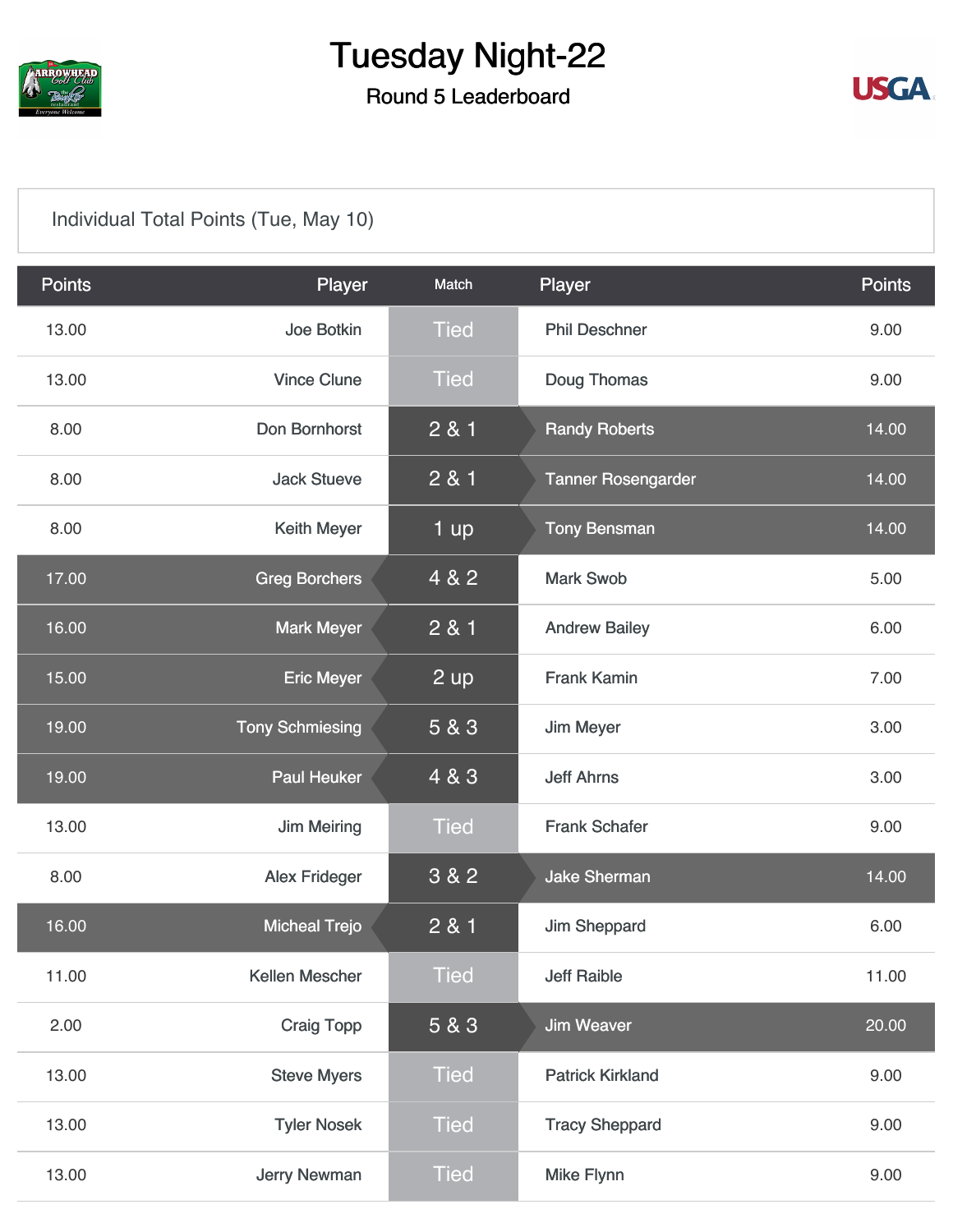

### Round 5 Leaderboard



| 11.00                                 | <b>Roland Moeller</b>  | <b>Tied</b> | <b>Bill Meiring</b><br>11.00 |       |  |
|---------------------------------------|------------------------|-------------|------------------------------|-------|--|
| 14.00                                 | Jeff Kuenning          | 2 & 1       | <b>Roger Frilling</b>        | 8.00  |  |
| 11.00                                 | <b>Bill Cunningham</b> | <b>Tied</b> | <b>Grant Voisard</b>         | 11.00 |  |
| 16.00                                 | Dan Westgerdes         | 2 & 1       | <b>Gene Voisard</b>          | 6.00  |  |
| 8.00                                  | <b>Garry Brandewie</b> | 1 up        | Don Goldschmidt              | 14.00 |  |
| 14.00                                 | <b>Randy Elsass</b>    | 2 & 1       | John Campbell, Jr            | 8.00  |  |
| <b>Total Points Allocated: 528.00</b> |                        |             |                              |       |  |